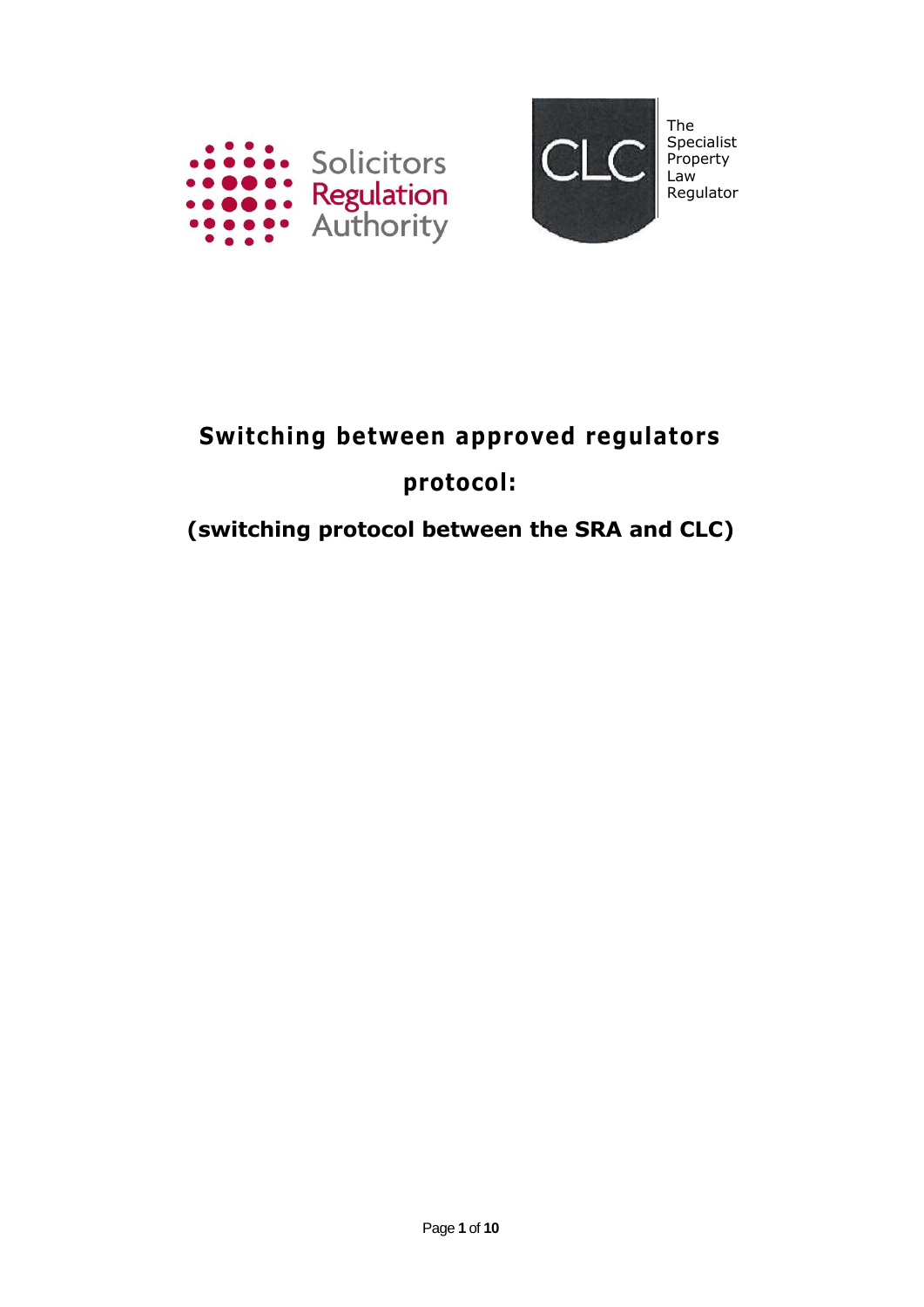#### **Introduction**

- 1. The parties to this switching protocol are the SRA and the CLC. It sits under the overarching Framework Memorandum of understanding (FMOU) signed by the approved regulators and other professional regulators and under the bilateral MOU between the parties. Its purpose is to specifically deal with switching arrangements from one party to the other.
- 2. For the purposes of this switching protocol the term 'approved regulator' is used to mean either approved regulator or licensing authority.
- 3. This switching protocol mirrors the terms of paragraph 3 of the FMOU and does not create any legal or procedural rights, prevent compliance with the law, fetter or restrict discretion of the parties nor create any legitimate expectations on the part of the parties to it.
- 4. Consumer protection arrangements including requirements for the level and scope of professional indemnity insurance ("indemnity arrangements") can be put in place by approved regulators to provide financial protection to clients of firms. These protections are overseen by the Legal Services Board.
- 5. The Legal Services Board has recently reviewed switching arrangements across the approved regulators. The review acknowledged that switching arrangements between regulators do not present a material risk to consumers. The findings indicated that while the level of switching remained low, the data on this was captured in an inconsistent manner. It also identified a need for greater assurance about the information sharing between regulators during the authorisation processes.
- 6. The aim of this switching protocol is to:
	- a. confirm the parties' responsibility for a firm's regulation and its indemnity arrangements once a firm switches regulator.
	- b. provide a framework to facilitate the switching between the parties, including the sharing of lawful information in support of the protection of consumers.
	- c. support the parties in keeping consumers informed about who regulates which individuals and firms.

#### **Protecting the financial interests of consumers**

- 7. This protocol recognises that:
	- a. absolute protection is not achievable at reasonable cost and this is ultimately reflected in the cost of legal services to the public.
	- b. indemnity arrangements differ across the approved regulators.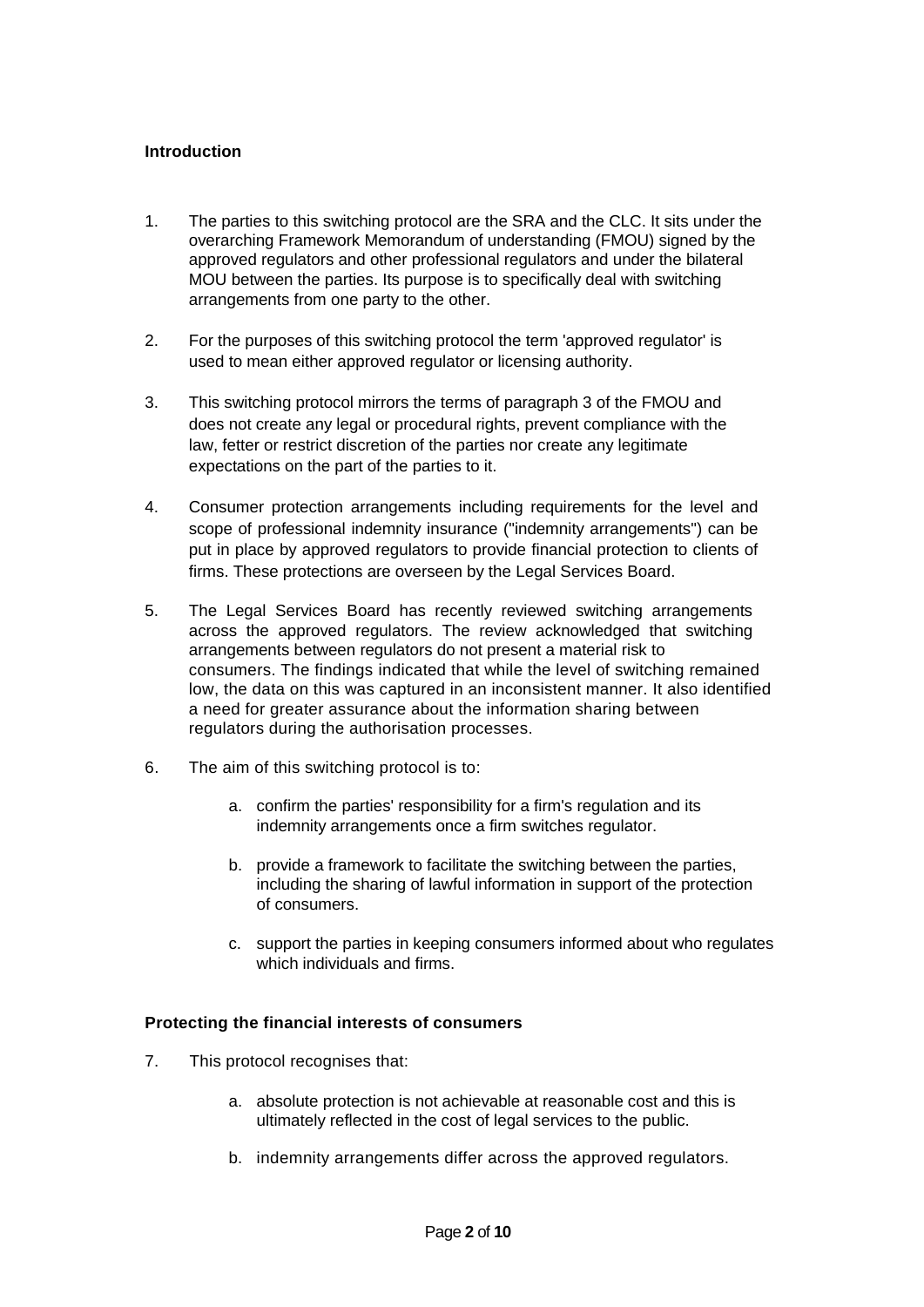#### **Responsibility for indemnity arrangements**

- 8. Consumer protection provided by indemnity arrangements is the responsibility of the regulator authorising a firm.
- 9. It is the responsibility of the receiving regulator to assess all relevant risks to consumers should the switch take place and to make such enquiries as it thinks fit to satisfy itself that it can be a suitable regulator of the firm seeking to switch.
- 10. The receiving regulator becomes 'the regulator' upon its authorisation of the firm and from that date is solely responsible for the indemnity arrangements of the firm including for historic work.
- 11. The receiving regulator will decide if it is necessary for the firm to take steps, as the regulator thinks fit, to notify clients of any changes to their protection.

#### **Responsibility for compensation arrangements**

12. Consumer protection provided by compensation arrangements will be dealt with under the appropriate rules of each regulator.

#### **Handling of compensation claims between regulators**

13. Issues and problems that arise between the parties will be resolved on the basis of paragraph 22 of the bilateral MOU (as may be amended from time to time).

#### **Sharing information**

- 14. Where it is lawful, the parties agree to disclose information to enable the receiving regulator to evaluate the level of consumer protection it will need to have in place following the proposed switch.
- 15. Where information is shared it is shared in accordance with paragraphs 9 -13 and 15 of the bilateral MOU.

#### **Keeping consumers informed**

- 16. Each party agrees to take whatever steps it considers reasonable to make sure consumers are informed so they understand:
	- a) who regulates relevant individuals and firms
	- b) the protections afforded in each case
	- c) where and how redress may be sought.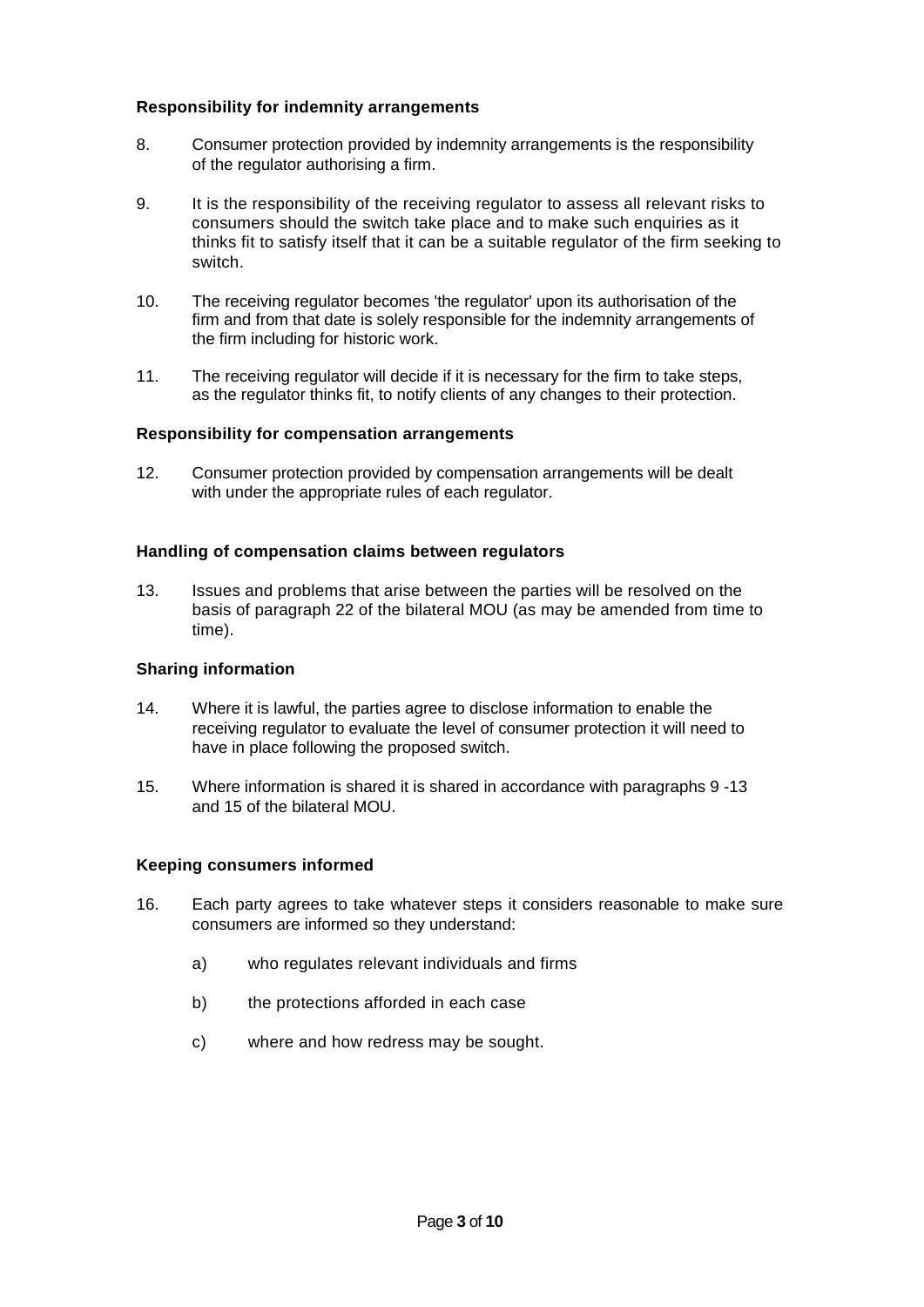The date of this protocol is. 5 *Querthy 2017* 

**Signatories:**

| <b>Approved Regulators</b>                         | Signed on behalf of the<br>Regulator                    |
|----------------------------------------------------|---------------------------------------------------------|
| <b>Solicitors Regulation Authority</b>             | Lant Llis mg<br>Name:<br>Position: Head of Legal Police |
| <b>Council for Licensed</b><br><b>Conveyancers</b> | Streiter A. Kungel                                      |
|                                                    | Name: Sheila A. Kumar<br><b>Position: CEO</b>           |

#### **Explanations**

**Approved regulators** are designated under Part 1 of Schedule 4 of the LSA 2007 in respect of reserved legal activities as specified in the Schedule. Approved regulators authorise individuals to carry on any reserved legal activity in respect of which it is a relevant' approved regulator. Approved regulators also regulate traditional entities<sup>2</sup> pursuant to the LSA 2007 and other legislation applicable to each regulator. In most cases where the Approved Regulator is also the representative body, regulatory functions are delegated to front line regulators.

**Licensing authorities** are permitted under the LSA 2007 to license entities known as licensed bodies which can provide reserved legal services alongside non-reserved and non-legal services. An approved regulator may be designated as a licensing authority under Part 1 of Schedule 10 of the LSA 2007 in respect of its approved reserved legal activities.

Individuals are regulated personally by their own professional regulator but may be involved in an entity which itself is regulated by a different regulator being either a licensing authority or an approved regulator. In these cases, such an individual may also be regulated by the entity regulator.

<sup>1</sup> An approved regulator is a 'relevant approved regulator' in relation to an activity which is a reserved legal activity of which the approved regulator is designated by Part 1, or under Part 2, of Schedule 4 to that reserved legal activity (520(3)(a) of LSA 2007)

<sup>2</sup> Firms delivering only legal services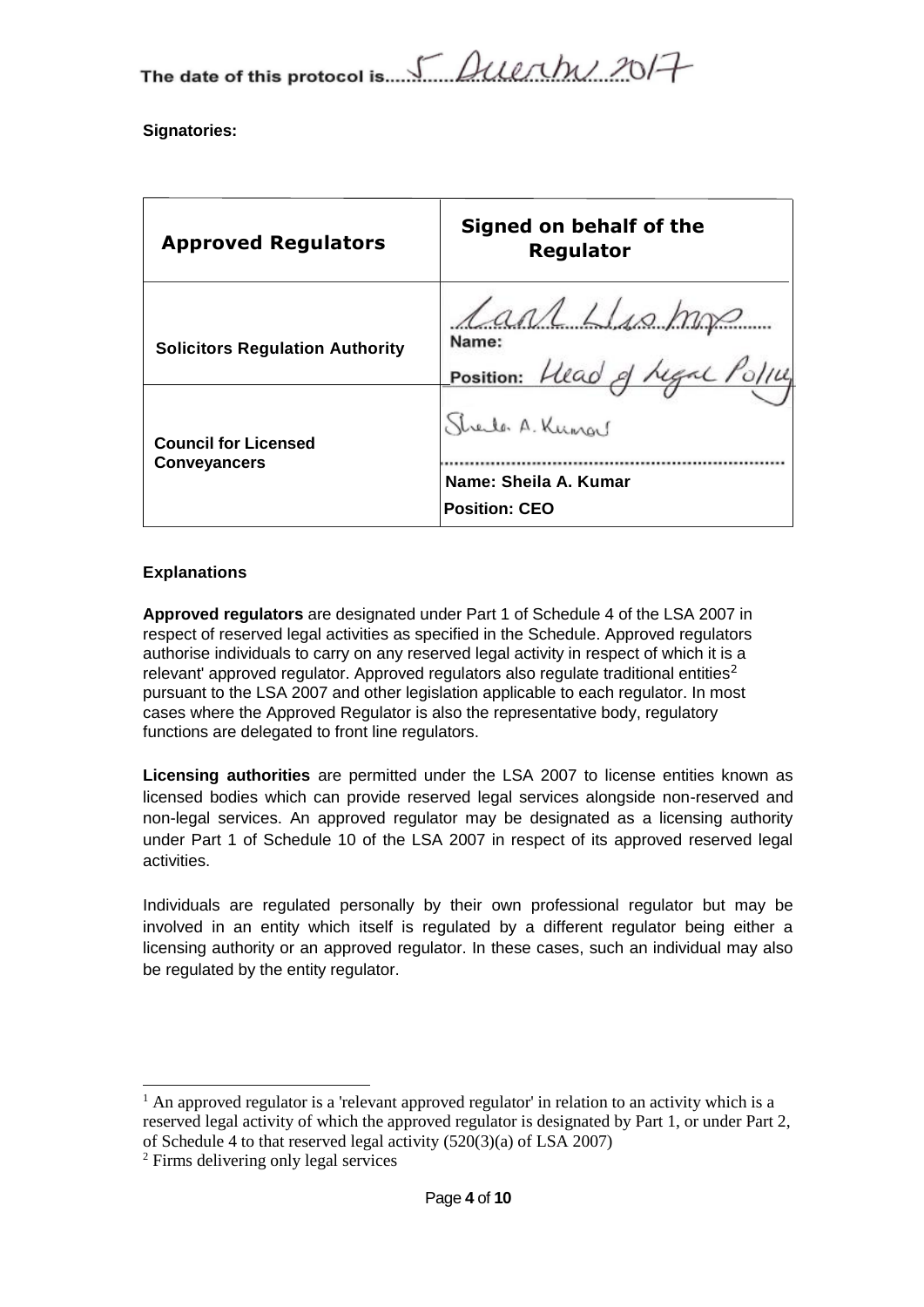**Annex 1 - Bilateral Memorandum of Understanding (MOU) between the Council for Licensed Conveyancers (CLC) and Solicitors Regulation Authority (SRA) signed in September 2015**

### **Memorandum of Understanding**

### **between**

## **Council for Licensed Conveyancers**

**and**

### **Solicitors Regulation Authority**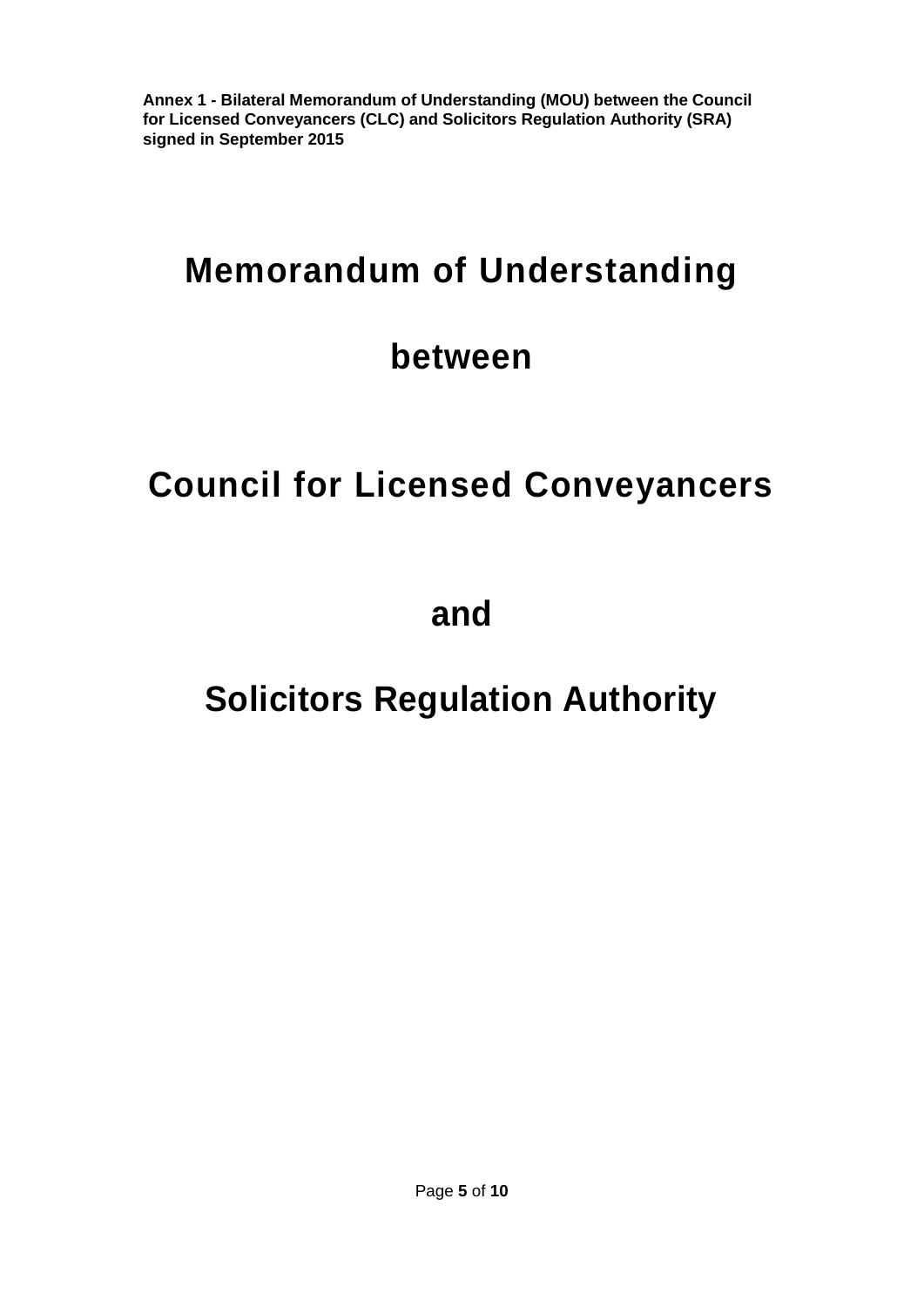#### **Introduction**

- 1 The Solicitors Regulation Authority (SRA) and Council for Licensed Conveyancers (CLC) are committed to working together to establish working arrangements to facilitate the operation of the Framework MOU dated 2 May 2012.
- 2. The aims of this Memorandum include:
	- a. To assist both parties in their regulatory work in the public interest so far as such assistance is lawful;
	- b. To provide a framework for the lawful flow of information between the SRA and CLC;
	- c. As far as reasonably practical, to prevent or resolve regulatory conflicts and prevent unnecessary duplication;
	- d. a mechanism for resolving complex issues and to ensure consumers are best informed of the regulatory environment.
- 3. The CLC and the SRA recognise and respect their differing operational priorities and confidentiality requirements. However, in the public interest they commit themselves to professional co-operation in preventing or taking action in relation to dishonesty or serious misconduct involving those they regulate.

#### **Legal status and effect**

- 5. Nothing in this Memorandum of Understanding shall, or is intended to:
	- a. create any legal or procedural right or obligation which is enforceable by either of the parties against the other; or
	- b. create any legal or procedural right or obligation which is enforceable by any third party against either of the parties, or against any other third party; or
	- c. prevent either of the parties from complying with any law which applies to them; or
	- d. fetter or restrict in any way whatsoever the exercise of any discretion which the law requires or allows the parties to exercise; or
	- e. create any legitimate expectation on the part of any person that either of the parties to this Memorandum of Understanding will do any act (either at all, or in any particular way, or at any particular time), or will refrain from doing any act.

Nevertheless, the parties are genuinely committed to pursuing the aims and purposes of this Memorandum in good faith, and intend to act in accordance with its terms on a voluntary basis.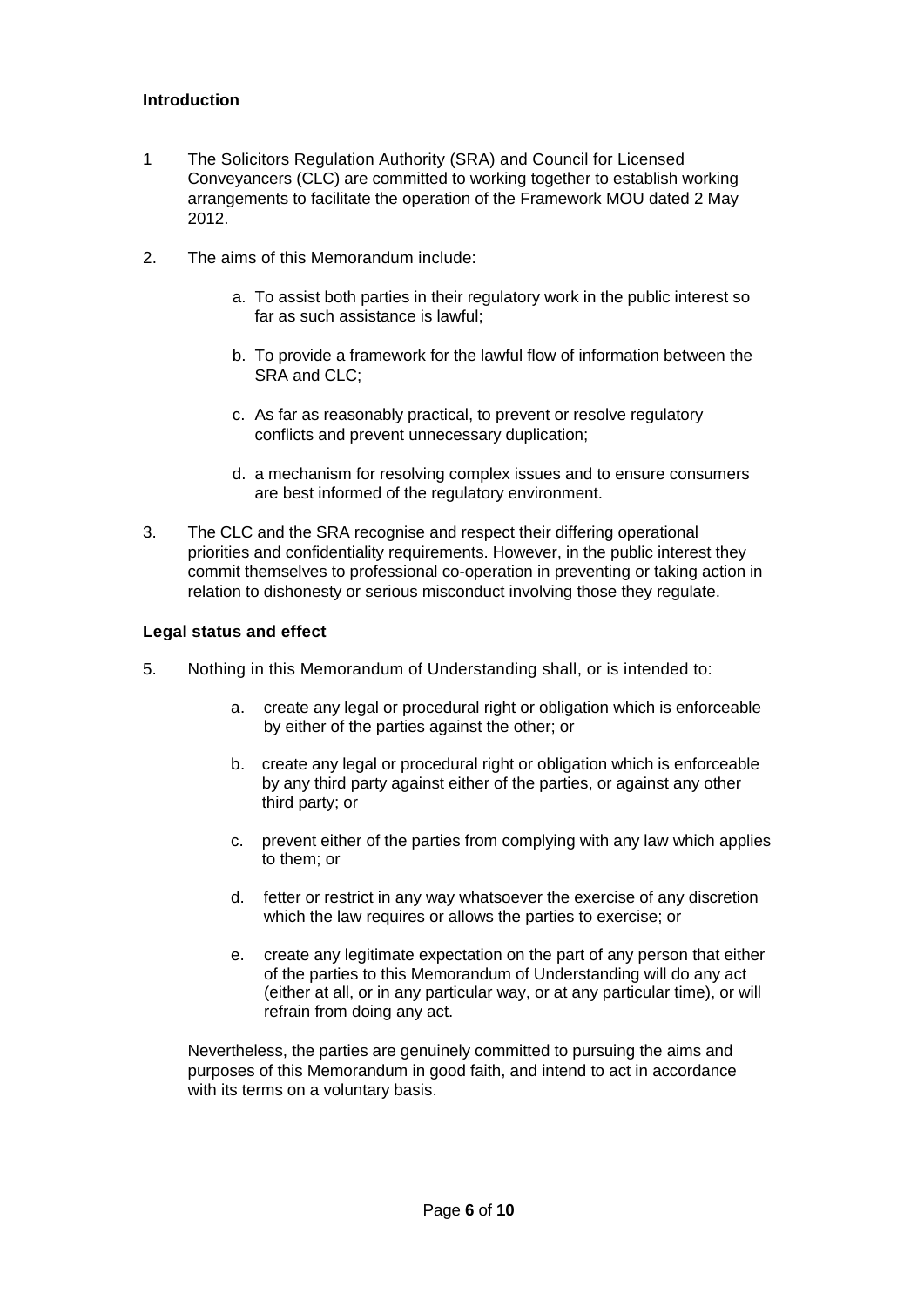#### **Roles and responsibilities**

- 5. The SRA is the independent regulatory body established by the Law Society for the regulation of legal services by law firms and solicitors in England & Wales. The SRA's powers arise from various statutes and regulations including the Solicitors Act 1974, the Administration of Justice Act 1985, the Courts and Legal Services Act 1990, the Legal Services Act 2007 and the SRA's Handbook:<http://www.sra.org.uk/solicitors/handbook/welcome.page> In some cases, those holding judicial office are also regulated by the SRA.
- 6. The SRA has statutory and rule-based powers to require the production of documents or information, such as section 44B of the Solicitors Act 1974 and section 93 of the Legal Services Act 2007.
- 7. The CLC regulates those qualified to provide conveyancing and probate services, including Alternative Business Structures when licensed by it. Established by the Administration of Justice Act 1985, the CLC is bound by the regulatory objectives of the Legal Services Act 2007.

#### **Protecting the financial interests of consumers**

- 8. The parties will co-ordinate their regulatory work to help protect the financial interests of consumers in relation to indemnity and compensation arrangements. It is recognised that:
	- a. absolute protection is not achievable at reasonable cost;
	- b. this is ultimately reflected in the cost of legal services to the public;
	- c. compensation funds provide appropriate mitigation by way of discretionary grants to relieve or mitigate loss or hardship (section 21(2) of the LSA 2007);
	- d. a primary aim of this Memorandum of Understanding is to avoid or mitigate the risk of consumers who are likely to benefit from grants being adversely affected by delay or uncertainty as to which approved regulator will deal with their application.

#### **Sharing information and co-ordinated oversight; minimising duplication**

- 9. Where it is lawful and in the public interest to do so, the parties agree to disclose information to the other:
	- a. to enable the assessment of risk to the public such as to:
		- i. minimise the risk of financial default;
		- ii. minimise the risk of fraud or other criminality; and
		- iii. identify the risk of financial failure;
		- iv. minimise the risk to clients;
		- v. ensure clients understand who is dealing with matters;
		- vi. resolve regulatory conflicts; and
		- vii. minimise duplication;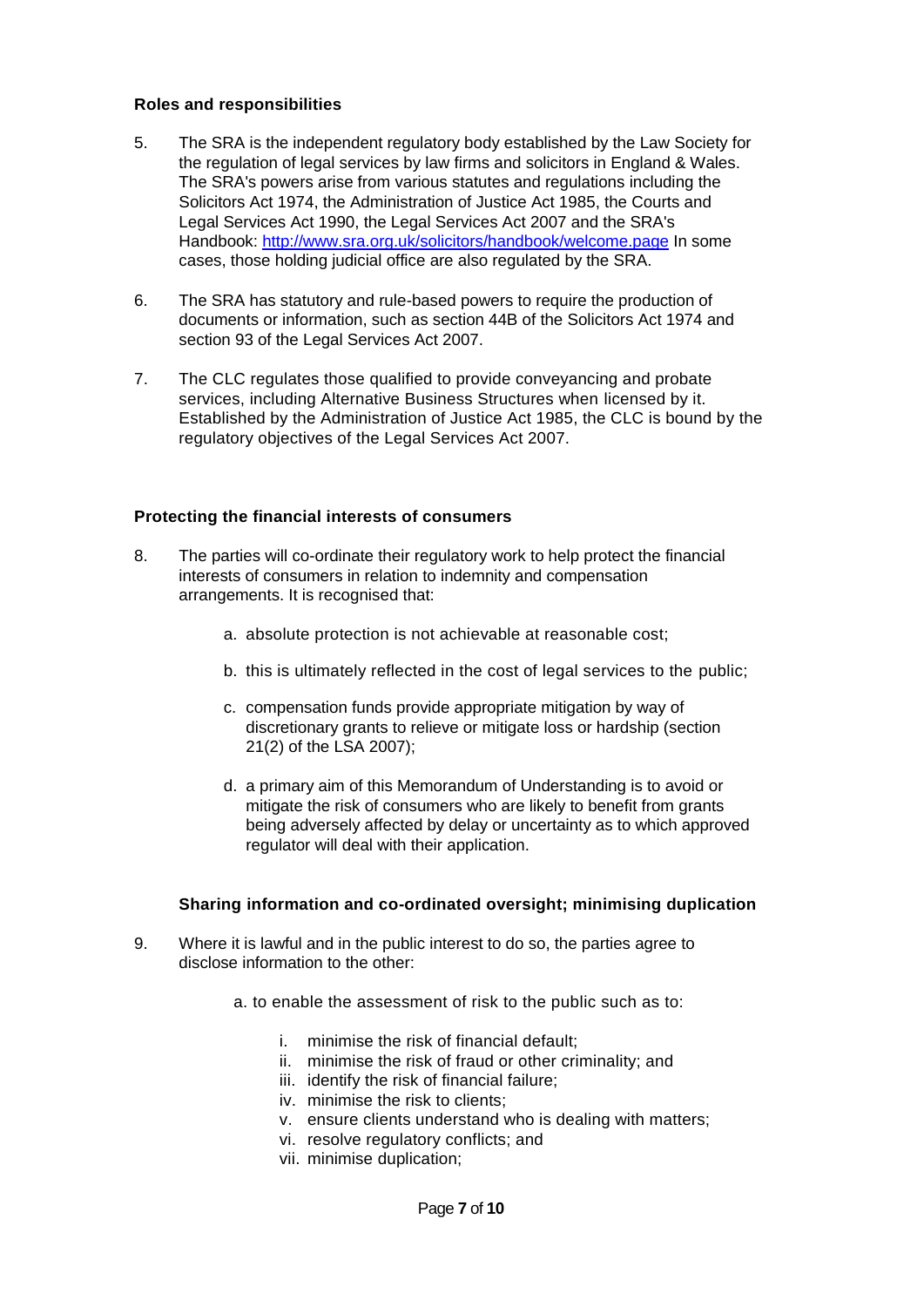- b. ensure that alleged criminality, misconduct or other failures are properly investigated and decided upon by the most appropriate regulator;
- c to ensure that the financial interests of consumers are protected and that, so far as reasonably practicable, the direction of complaints and redress are transparent and that any complications are invisible to the consumer;

provided that the recipient is reasonably considered able to take regulatory or other proper action upon the information.

- 10. Where appropriate the parties will co-ordinate their regulatory work. This may include sharing the context of work by one party in relation to the other, such as potential risks to consumers and outcomes sought. Where a risk of duplication or inconsistency exists each party will work towards a resolution which best protects consumers and the general public, contains costs and ensures consistency.
- 11. In all cases, the recipient of information received from the other party will:
	- a. comply at all times with the Data Protection Act 1998 and any related or analogous legislation;
	- b. keep the information secure;
	- c. use the information only for proper purposes, such as regulatory, disciplinary, contractual or other legal investigations or proceedings; and
	- d. liaise or co-operate where appropriate to avoid action that prejudices or may prejudice an investigation by another party or person.
- 12. Proper purposes may also include further lawful disclosure of the information such as to persons under investigation, witnesses, legal advisers, other regulators, professional bodies, prosecuting bodies, and law enforcement agencies including the police, HM Revenue and Customs, the National Crime Agency (or any body that in future carries out the functions of such bodies).
- 13. The parties agree to ensure that disclosures to the other party are lawful.
- 14. The SRA may seek information from the CLC pursuant to section 44BB of the Solicitors Act 1974 or any analogous or replacement power.
- 15. The disclosing party also agrees to notify the recipient of:
	- a. any restrictions on the use to which the information can be put, and
	- b. any restrictions which apply to the onward disclosure of the information, and

in the absence of such notification, the receiving party may assume that there are no such restrictions (in addition to any restrictions that apply as a matter of law).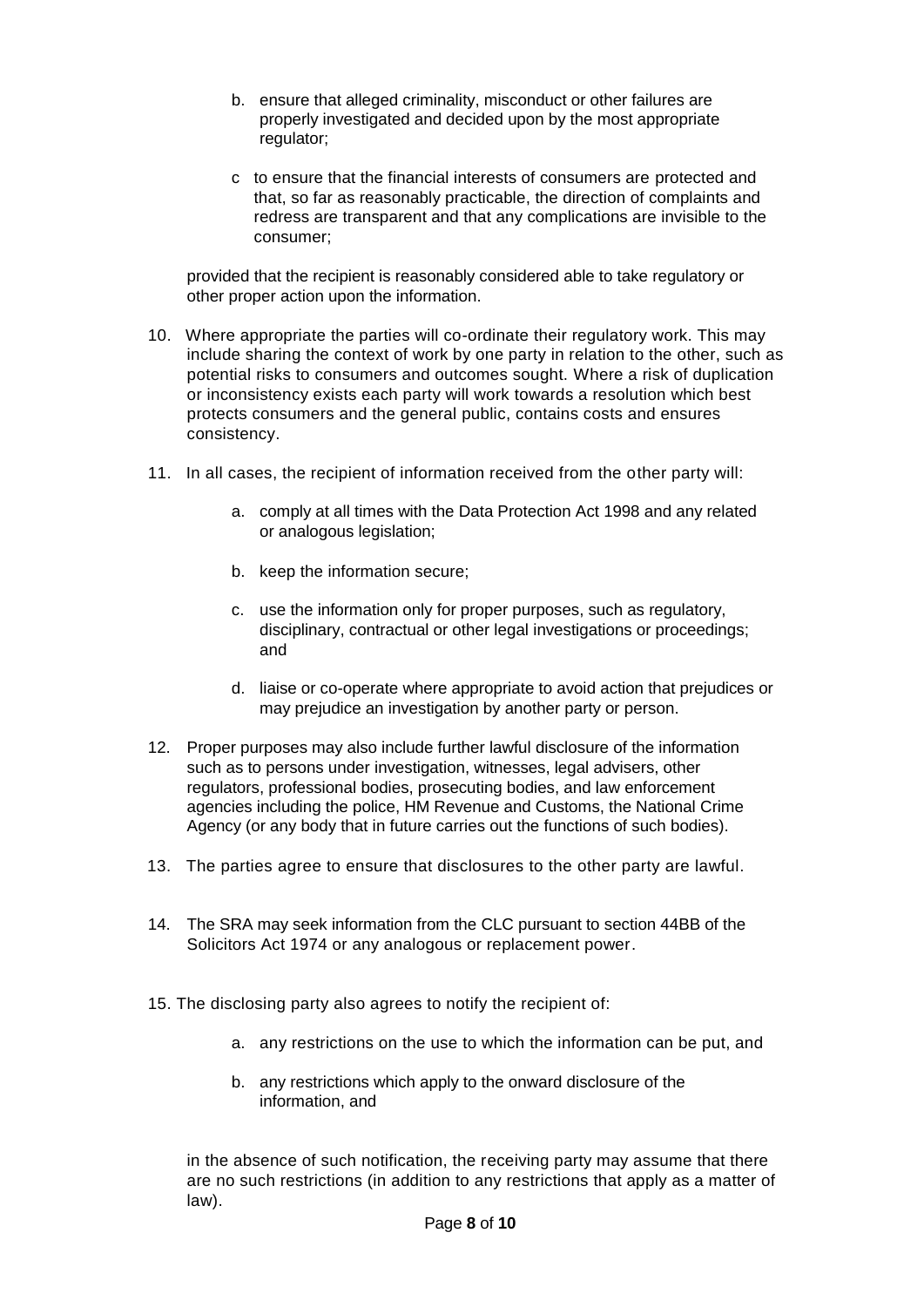#### **Transparency**

16. Each regulator agrees to keep relevant consumers fully informed so as to ensure they understand:

a. who regulates relevant individuals and entities; b. the protections afforded in each case, including any limitations of protection;

c. to which regulator complaints should be addressed; and d. where redress may be sought.

#### **Practical exchange of information**

17. All information to be provided to the SRA should be passed via the nominated Single Point Of Contact (SPOC).

#### **Resolution of regulatory conflicts or duplication**

- 18. Where appropriate, the parties agree to co-operate to avoid action that prejudices or may prejudice an investigation or proceedings by the other party or another person and to resolve regulatory conflicts.
- 19. Where lawful to do so the parties agree to disclose information about investigations which may affect the decision of the other in terms of timing or final outcomes.

#### **Data Protection Act 1998 (DPA) and, Human Rights Act 1998 (HRA)**

20. Both parties undertake to comply with the requirements of the DPA and the HRA in the operation of this agreement.

#### **Costs/charges**

21. No charges will be made.

#### **Resolving issues**

22. Issues and problems that arise between the two will be resolved through discussion by the SPOCs, with escalation to more senior managers where necessary.

#### **Reporting and review arrangements**

- 23. This Memorandum will remain in force until terminated by either party. The parties will use their best endeavours to review its operation every two years and in line with the Framework Memorandum of Understanding.
- 24. Any changes to this Memorandum may be agreed in writing.